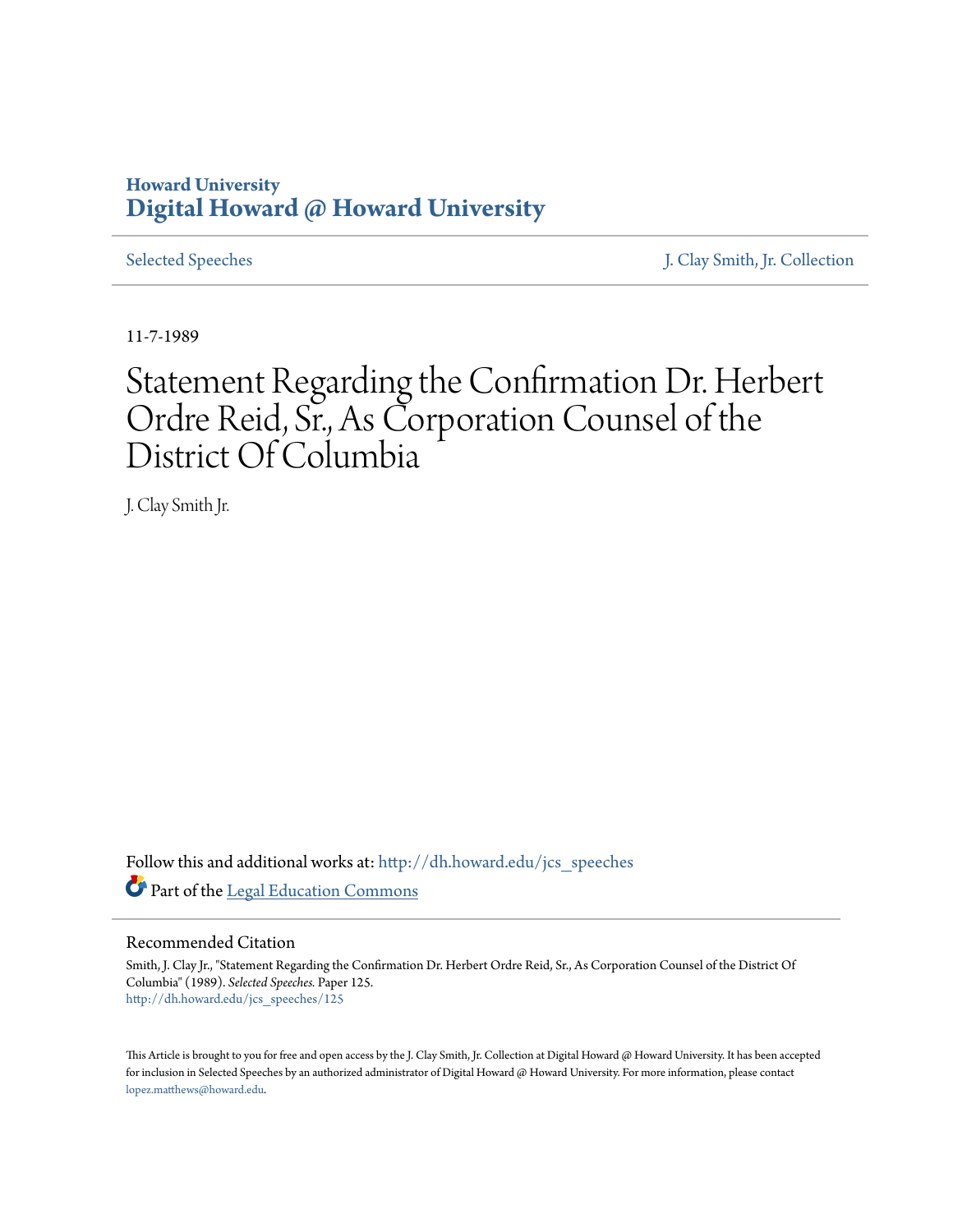

### HOWARD UNIVERSITY

2900 Van Ness Street, N. W. Washington, D.C. 20008

**SCHOOL OF LAW** 

November 7, 1989

#### *"f*  STATEMENT OF J.CLAY SMITH, JR. PROFESSOR OF LAW, HOWARD UNIVERSITY SCHOOL OF LAW REGARDING THE CONFIRMATION "OF DR. HERBERT ORDRE REID, SR., AS CORPORATION COUNSEL OF THE DISTRICT OF COLUMBIA

I am pleased to participate *in* the confirmation hearings of the Honorable Herbert Ordre Reid, Sr., to be corporation Counsel of the District of Columbia. On September 16, 1987, I"had the *privilege* to appear before the Council of the District of Columbia .;" in support of the confirmation of Frederick Douglas Cooke, Jr., who served in the capacity of Corporation Counsel for twenty eight months.

During the Cooke hearings, I observed that

"the Howard University school of Law and the Office of Corporation Counsel have a relationship that spans nearly 120 years. [N]ear 1869, the year that the Law School opened its doors a white [A]bolitionist lawyer from Ohio, Albert Gallatin Riddle, was appointed Corporation Counsel for the District of Columbia. In 1869, Riddle, under the deanship of John Mercer Langston, became one of the first law professors at Howard University School of Law."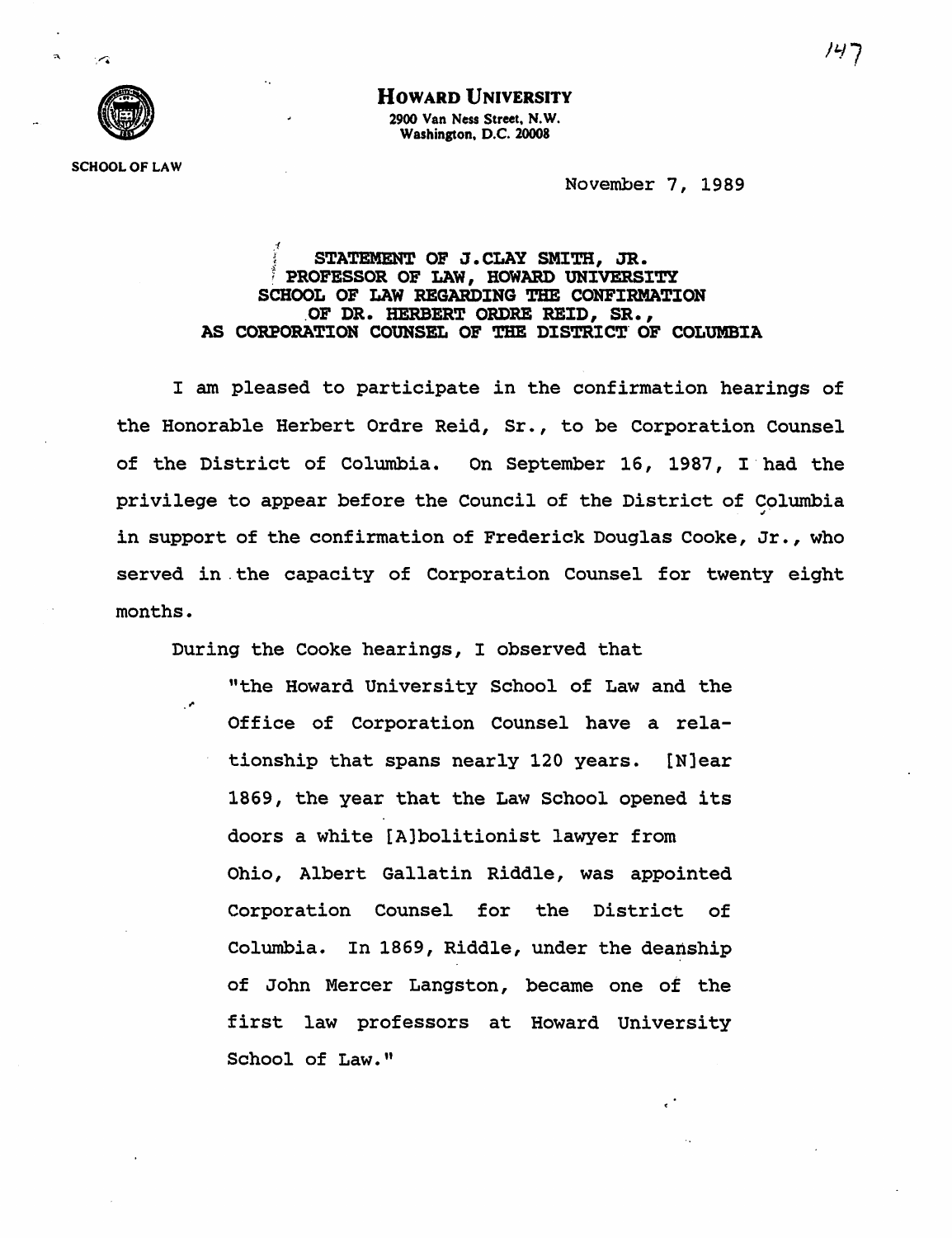On January 6, 1990, the law school will celebrate its 121st anniversary. The speedy confirmation of Dr. Herbert O. Reid, Sr. : is symbolic of the close and meaningful relationship that the District of Columbia and the Howard University School of Law have enjoyed. Frederick D. Cooke, Jr. was a law student under Dr. Reid at Howard, as was I. David A. Clarke, also a Howard Law School graduate, is chairman of this Council. Many members of the Council have had long and deep ties with the Law School and have personal knowledge of the significant work of Dr. Reid in his own right to <sup>~</sup> better the conditions of the citizens of this city, as well as knowledge about the dual role that he and Frank D. Reeves, for whom the Municipal Center is named, had on the political development of the District of Columbia.

Dr. Reid, a native of Wilson, North Carolina, has been a resident of the District of Columbia for many years. Born in segregation, he has been a proponent of an integrated society and of political equality as well. He is rooted in the people of this city--all of the citizens this city. He favors good government and has the personal character and integrity to to support the same, the good sense to protect the interest of the citlzens of our city and the commitment to uphold the public trust that will be placed in his care, should the Council confirm the nomination of Mayor Marian S. Barry, Jr., as Corporation Counsel of the District of Columbia.

 $-2-$